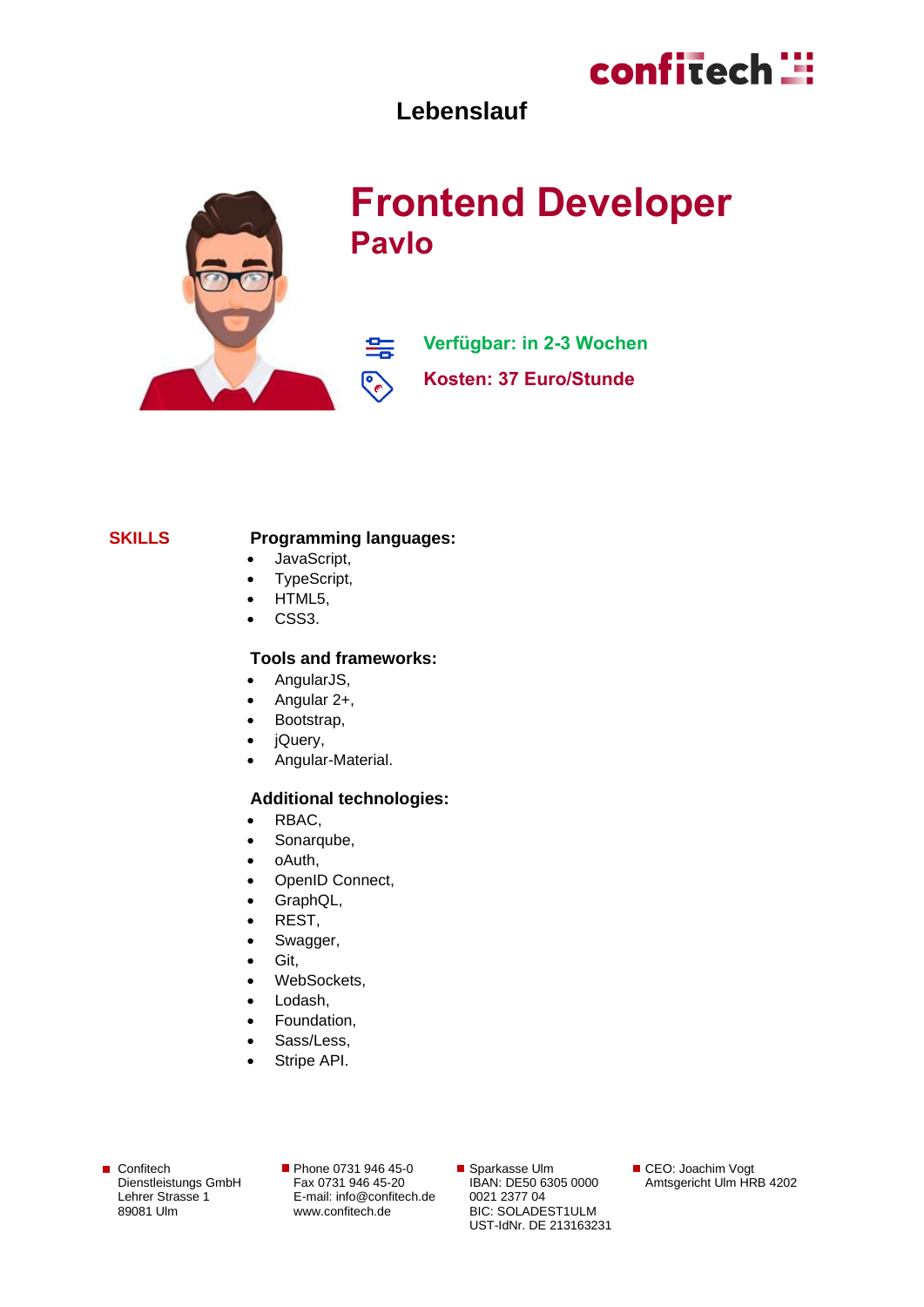# confitech **:::**

#### **CI/CD:**

- Webpack.
- Gulp,
- Jenkins,
- GitlabCl.
- Rancher.
- Docker.
- Docker Compose.

#### **EXPERIENCE App Store Launch Platform**

Front-End Developer *November 2020 - April 2022*

#### **Team size:** 15 Developers.

It is a platform that allows customers to build, brand, and launch their own app store platform, which is easily submitted by developers, discovered by users, and managed by the owner.

The platform represents a full CRM system that allows set up sites. From app onboarding to payments, every function of the app store is powered by an API, keeping it flexible to meet current and future needs.

I was involved in library development with customizable components, directives, and pipelines that can be implemented into other Angular 2+ apps and data processing services for Openchannel API. Also, I created a mono repository that included these libraries and developed ready-to-use customizable templates for Developer and Marketplace Portals.

In addition, I implemented charts components, file uploads, and dynamic form generation based on a large configuration file.

**Note:** It has been acquired by Stripe **Challenges:**

- develop components library and service library as separate npm modules;
- easy to customize marketplace templates;
- changeable dynamic SASS color theme;
- ready-to-use SASS mixins;
- rewritable component styling based on BEM methodology;
- maintain open-source code quality and changelog.

#### **Open-source part of the project:**

<https://github.com/openchannel/angular-template-libraries> <https://github.com/openchannel/angular-market-template> <https://github.com/openchannel/angular-portal-template> <https://www.npmjs.com/package/@openchannel/angular-common-components>

#### **Technologies and Tools:**

Typescript, Angular 11, Storybook, Docker, Sonarqube, CloudWatch, oAuth, OIDC, Bootstrap, HTML5, CSS3, Sass, Linux.

Confitech Dienstleistungs GmbH Lehrer Strasse 1 89081 Ulm

Phone 0731 946 45-0 Fax 0731 946 45-20 E-mail[: info@confitech.de](mailto:info@confitech.de) www.confitech.de

■ Sparkasse Ulm IBAN: DE50 6305 0000 0021 2377 04 BIC: SOLADEST1ULM UST-IdNr. DE 213163231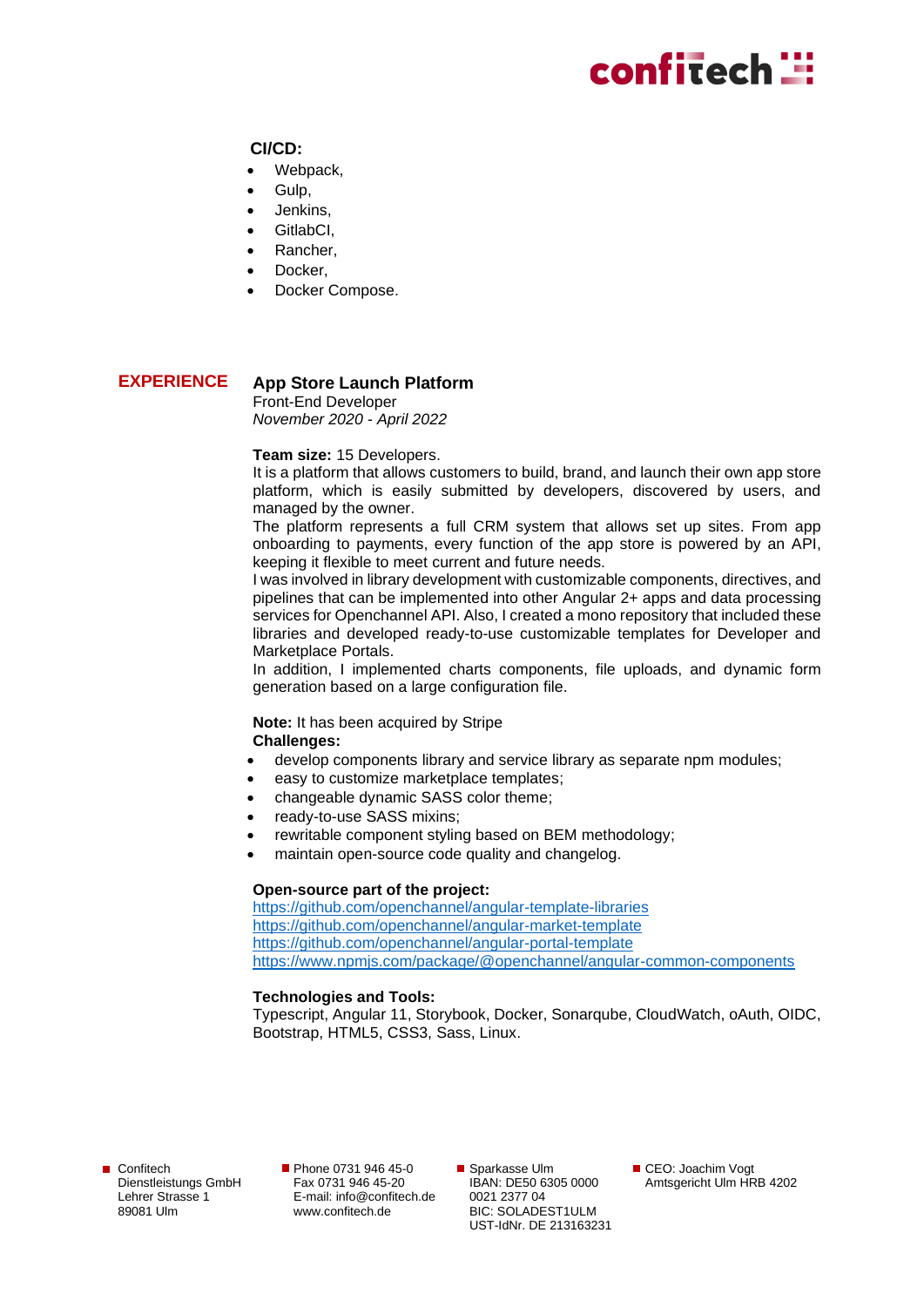## confitech **:::**

#### **Villa Booking Service**

Front-End Developer

*March 2020 – October 2020*

#### **Team size:** 8 Developers.

It was developed for a luxury villa rental company in the Riviera Maya, Mexico. The application represents over 100 luxury properties in the most exclusive and thrilling locations in the region which can be picked by various filters and booked by customers for desired dates.

#### **Technologies and Tools:**

JavaScript ES6, TypeScript, Angular 8, HTML5, CSS3, Git, Sass/Less, REST, Bootstrap, jQuery, WebSockets, Foundation, Angular-Material, oAuth, OpenID Connect, Webpack, Docker, Docker Compose, Stripe API.

#### **Public Services Platform**

Front-End Developer *May 2019 - February 2020*

#### **Team size:** 10 Developers.

The platform is designed for citizens to receive services from the state online. For example, to obtain certificates, extracts, and data from various state agencies and registries, to submit document packages for initiation of various processes: starting/ending of entrepreneur activity, registration of unemployment benefits, etc. It also contains electronic copies of documents such as passports, ID cards, student IDs, and driving licenses, which can be used like full-fledged copies of the plastic originals.

#### **Technologies and Tools:**

JavaScript ES6, TypeScript, Angular 6, HTML5, CSS3, Git, Sass/Less, REST, Foundation, Angular-Material, Webpack, Docker.

#### **News and Media Portal**

Front-End Developer *September 2018 - April 2019*

#### **Team size:** 5 Developers.

It is a trusted partner for delivering and evaluating media across platforms, providing data and tools for digital marketing activities, web analytics, and ad serving. It offers comprehensive cross-media solutions, resolving the most complex challenges in the media ecosystem.

#### **Technologies and Tools:**

JavaScript ES6, TypeScript, jQuery, Angular 5, HTML5, CSS3, Git, Sass/Less, REST, SSR, Foundation, Angular-Material, Gulp, oAuth, Docker.

#### **LANGUAGES**

English – Upper-Intermediate Ukrainian – Native

Confitech Dienstleistungs GmbH Lehrer Strasse 1 89081 Ulm

Phone 0731 946 45-0 Fax 0731 946 45-20 E-mail[: info@confitech.de](mailto:info@confitech.de) www.confitech.de

■ Sparkasse Ulm IBAN: DE50 6305 0000 0021 2377 04 BIC: SOLADEST1ULM UST-IdNr. DE 213163231